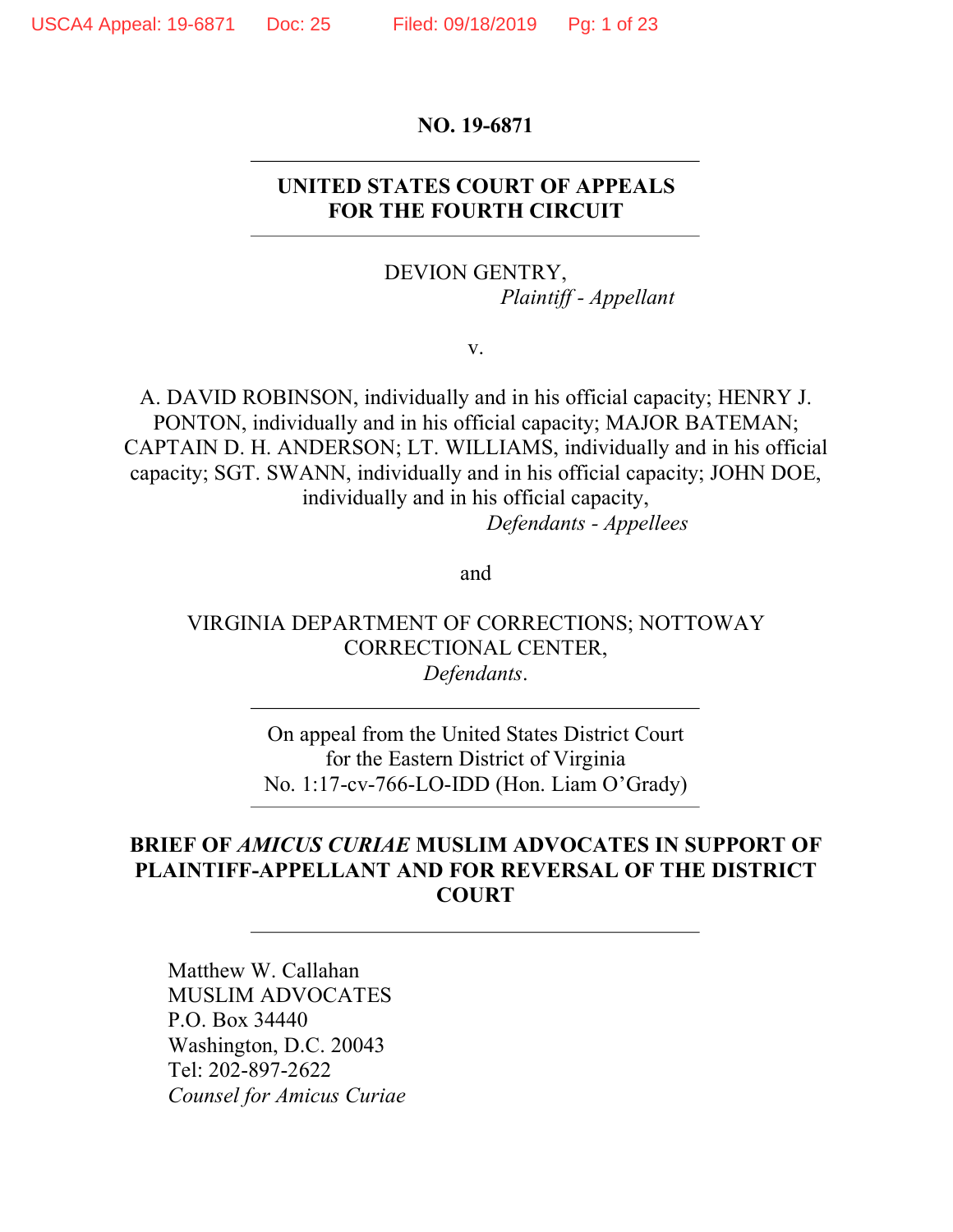#### UNITED STATES COURT OF APPEALS FOR THE FOURTH CIRCUIT DISCLOSURE OF CORPORATE AFFILIATIONS AND OTHER INTERESTS

Disclosures must be filed on behalf of all parties to a civil, agency, bankruptcy or mandamus case, except that a disclosure statement is **not** required from the United States, from an indigent party, or from a state or local government in a pro se case. In mandamus cases arising from a civil or bankruptcy action, all parties to the action in the district court are considered parties to the mandamus case.

Corporate defendants in a criminal or post-conviction case and corporate amici curiae are required to file disclosure statements.

If counsel is not a registered ECF filer and does not intend to file documents other than the required disclosure statement, counsel may file the disclosure statement in paper rather than electronic form. Counsel has a continuing duty to update this information.

No. 19-6871 Caption: Devion Gentry v. A. David Robinson, et al.

Pursuant to FRAP 26.1 and Local Rule 26.1,

Muslim Advocates **Muslim Advocates Muslim Advocates Muslim Advocates Muslim Advocates** 

(name of party/amicus)

 who is \_\_\_\_\_\_\_\_\_\_\_\_\_\_\_\_\_\_\_\_\_\_\_, makes the following disclosure: amicus curiae (appellant/appellee/petitioner/respondent/amicus/intervenor)

1. Is party/amicus a publicly held corporation or other publicly held entity?  $\Box$  YES  $\Box$  NO

 $\mathcal{L}_\mathcal{L} = \{ \mathcal{L}_\mathcal{L} = \{ \mathcal{L}_\mathcal{L} = \{ \mathcal{L}_\mathcal{L} = \{ \mathcal{L}_\mathcal{L} = \{ \mathcal{L}_\mathcal{L} = \{ \mathcal{L}_\mathcal{L} = \{ \mathcal{L}_\mathcal{L} = \{ \mathcal{L}_\mathcal{L} = \{ \mathcal{L}_\mathcal{L} = \{ \mathcal{L}_\mathcal{L} = \{ \mathcal{L}_\mathcal{L} = \{ \mathcal{L}_\mathcal{L} = \{ \mathcal{L}_\mathcal{L} = \{ \mathcal{L}_\mathcal{$ 

- 2. Does party/amicus have any parent corporations? If yes, identify all parent corporations, including all generations of parent corporations:  $YES$   $\triangledown$  NO
- 3. Is 10% or more of the stock of a party/amicus owned by a publicly held corporation or other publicly held entity? If yes, identify all such owners:  $\Box$ YES $\nabla$ NO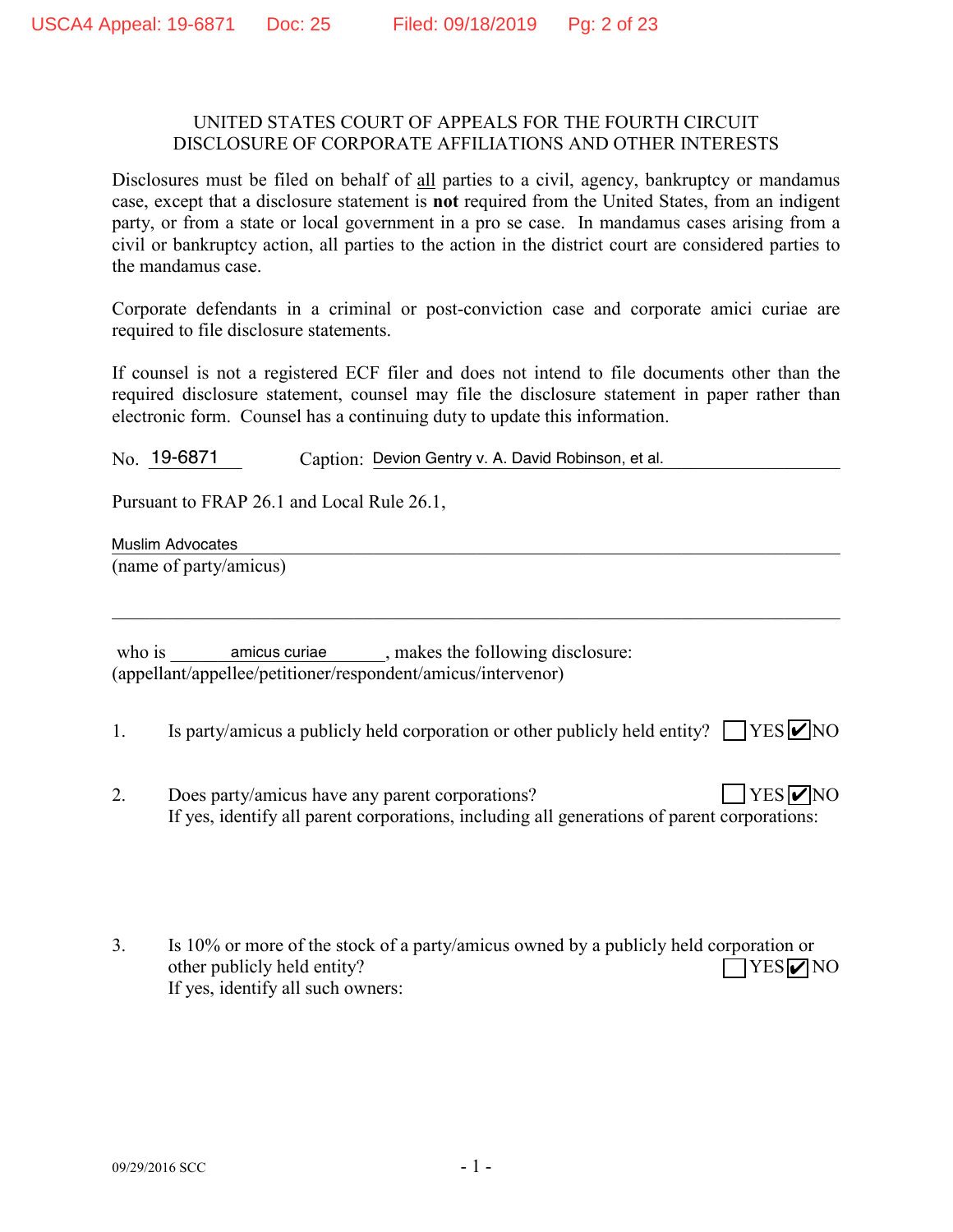- 4. Is there any other publicly held corporation or other publicly held entity that has a direct financial interest in the outcome of the litigation (Local Rule 26.1(a)(2)(B))?  $\Box$  YES  $\Box$  NO If yes, identify entity and nature of interest:
- 5. Is party a trade association? (amici curiae do not complete this question)  $\Box$  YES  $\Box$  NO If yes, identify any publicly held member whose stock or equity value could be affected substantially by the outcome of the proceeding or whose claims the trade association is pursuing in a representative capacity, or state that there is no such member:
- 6. Does this case arise out of a bankruptcy proceeding? If yes, identify any trustee and the members of any creditors' committee:

Signature: S/ Matthew W. Callahan Based Controllers and the Callahan Date: 19/18/2019

 $YES$   $\vee$  NO

Counsel for: amicus curiae

## **CERTIFICATE OF SERVICE**

**\*\*\*\*\*\*\*\*\*\*\*\*\*\*\*\*\*\*\*\*\*\*\*\*\*\***

I certify that on  $9/18/2019$  the foregoing document was served on all parties or their counsel of record through the CM/ECF system if they are registered users or, if they are not, by serving a true and correct copy at the addresses listed below: 9/18/2019

s/ Matthew W. Callahan 2008 2018/2019 (signature) (date)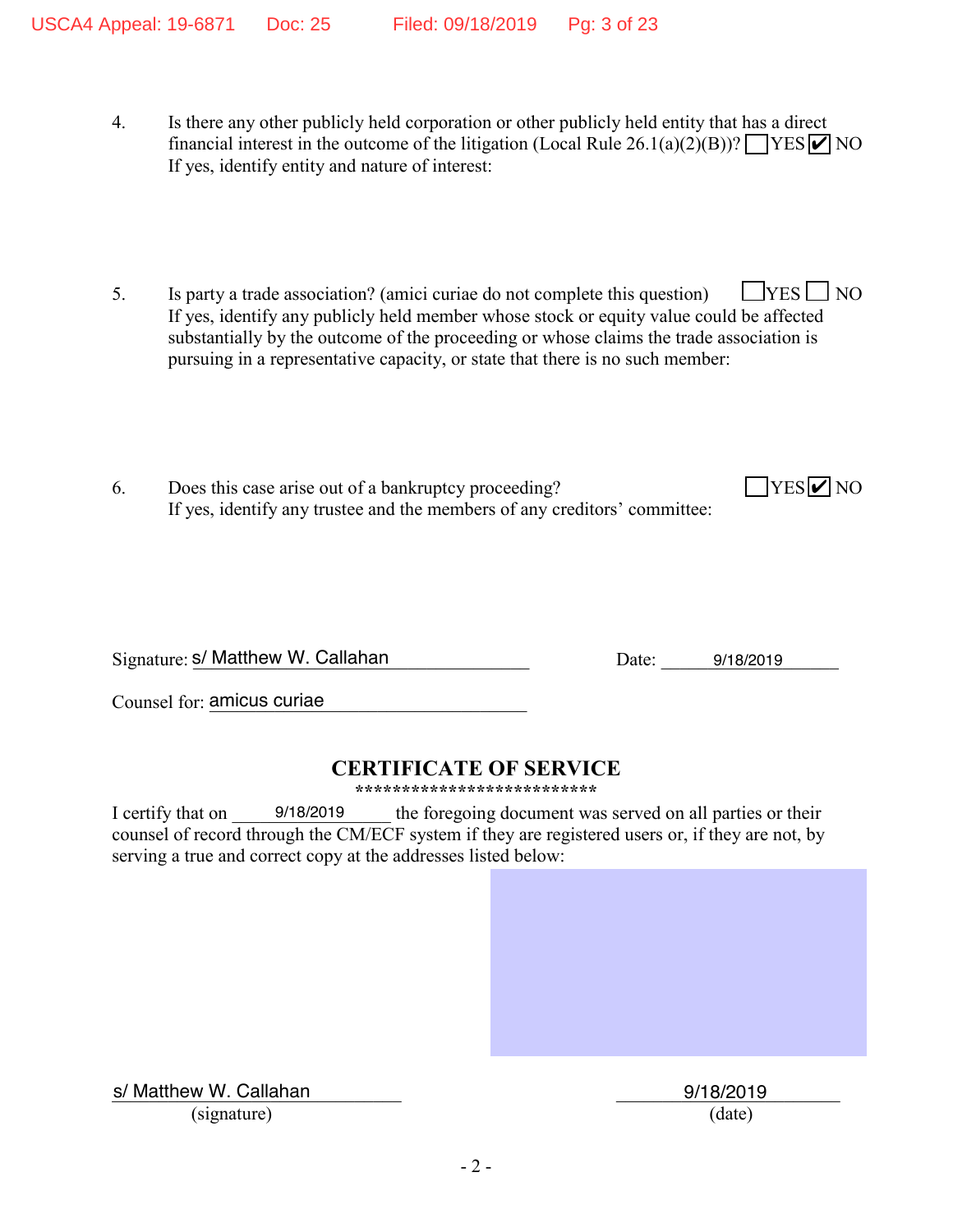# **TABLE OF CONTENTS**

# **Page**

| Federal Law Has Long Recognized the Vitally Important Role<br>$\rm{L}$        |
|-------------------------------------------------------------------------------|
| A. Religious liberty is among the most important freedoms                     |
| B. RLUIPA was designed specifically to protect the religious                  |
| The District Court Failed to Correctly Apply Federal Law by<br>II.            |
| A. Mr. Gentry's grooming practices are the kind of religious exercise that    |
| B. Federal law requires the reversal of the district court's grant of summary |
|                                                                               |
|                                                                               |
|                                                                               |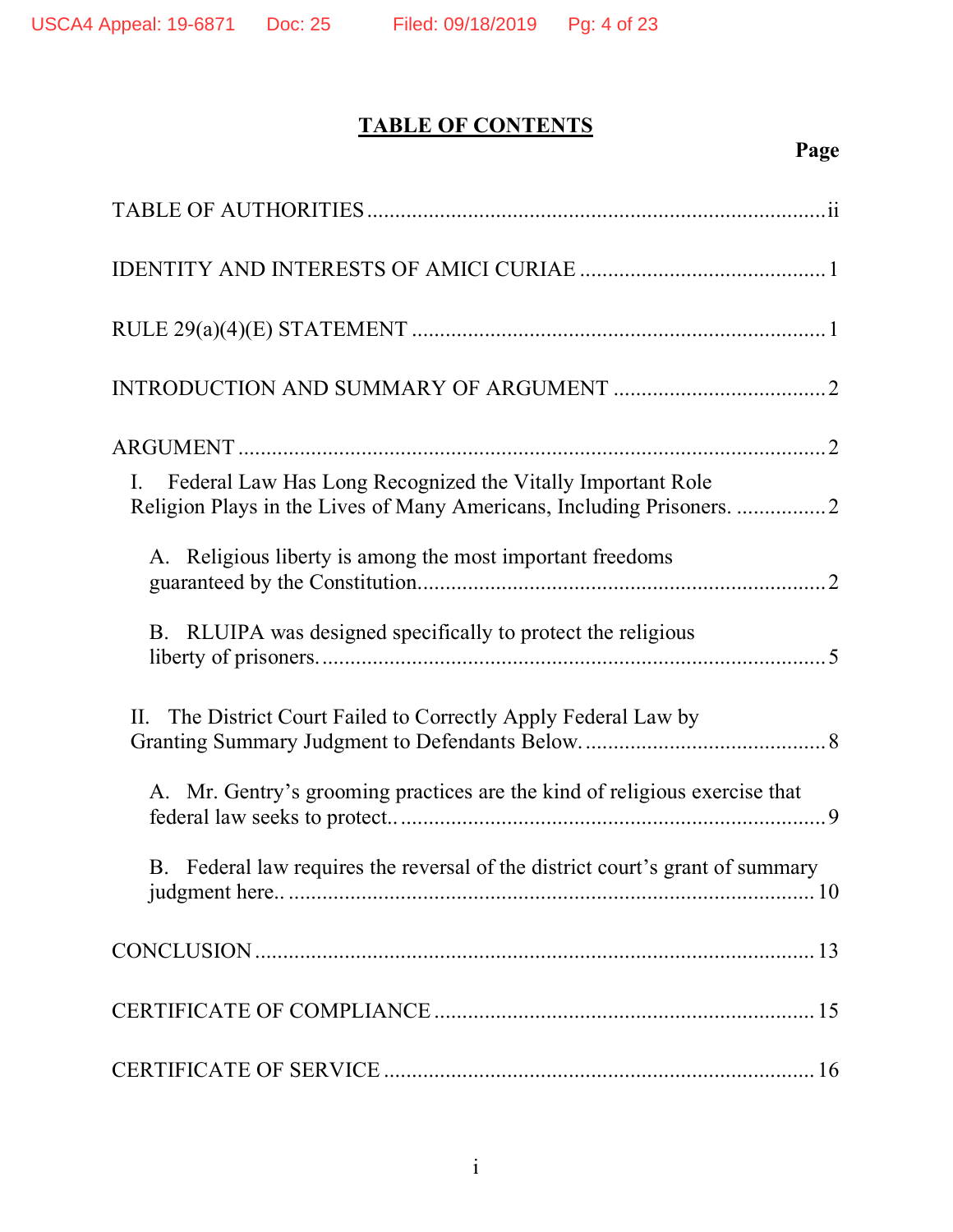# **TABLE OF AUTHORITIES**

# **Page**

# **Cases**

| Bd. of Educ. of Kiryas Joel Vill. Sch. Dist. v. Grumet, 512 U.S. 687 (1994)12 |  |
|-------------------------------------------------------------------------------|--|
|                                                                               |  |
|                                                                               |  |
|                                                                               |  |
|                                                                               |  |
| Cruz v. Beto, 405 U.S. 319 (1972)                                             |  |
|                                                                               |  |
|                                                                               |  |
| Hosanna-Tabor Evangelical Lutheran Church & Sch. v. E.E.O.C.,                 |  |
|                                                                               |  |
|                                                                               |  |
|                                                                               |  |
|                                                                               |  |
|                                                                               |  |
| Rosenberger v. Rector & Visitors of Univ. of Va., 515 U.S. 819 (1995) 3       |  |
|                                                                               |  |
| Trinity Lutheran Church of Columbia, Inc. v. Comer, 137 S. Ct. 2012 (2017) 12 |  |
|                                                                               |  |
|                                                                               |  |
|                                                                               |  |
|                                                                               |  |

## **Statutes**

|--|--|--|--|

## **Other Authorities**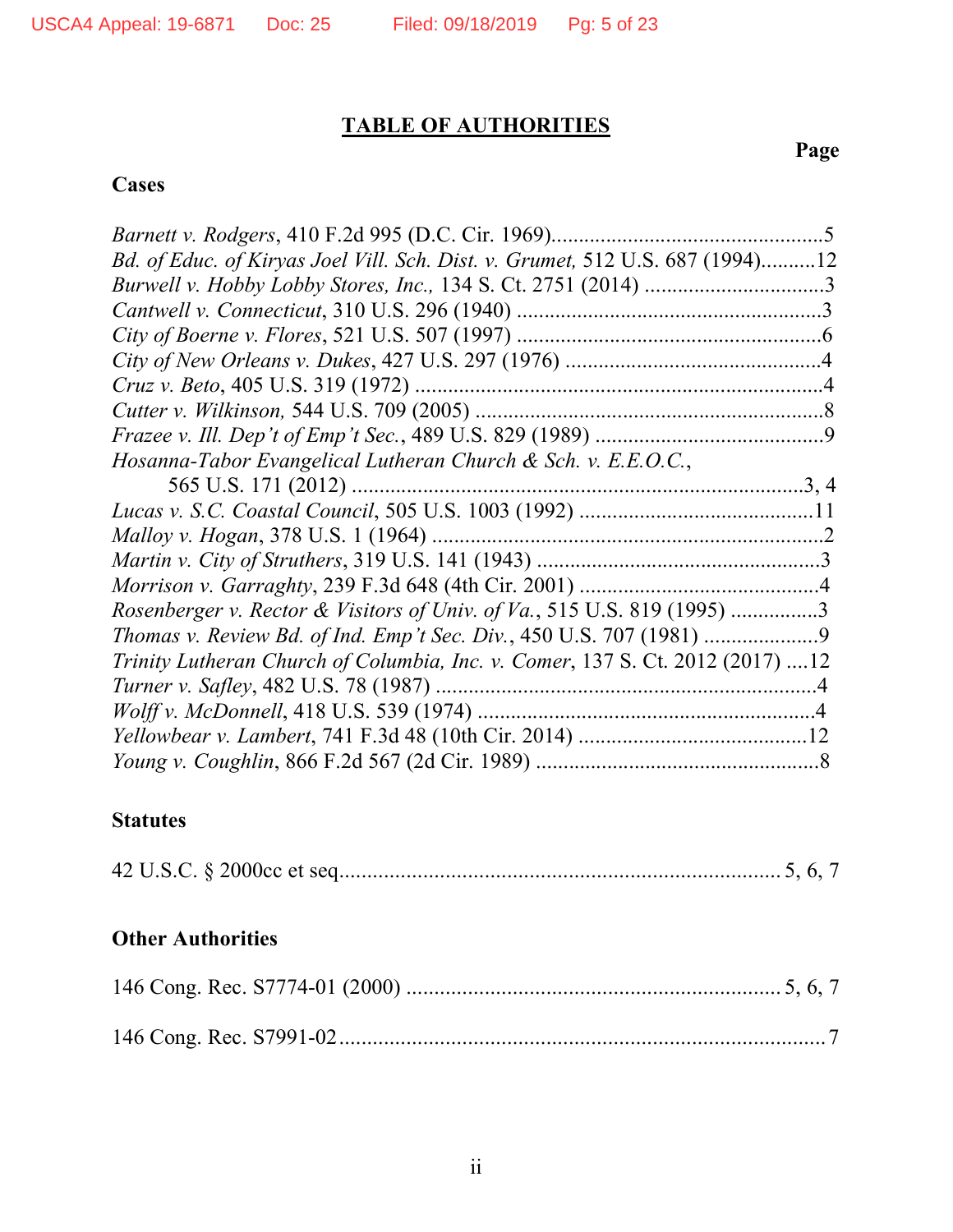| Br. of Islamic Law Scholars as Amici Curiae in Supp. of Pet'r, <i>Holt v. Hobbs</i> ,                                                       |  |
|---------------------------------------------------------------------------------------------------------------------------------------------|--|
| Hearing before the Subcomm. on the Const. of the H. Comm. on the Judiciary,                                                                 |  |
| <i>Hearing on Protecting Religious Freedom After Boerne v. Flores</i><br>before the Subcomm. on the Constitution of the H. Committee on the |  |
| Presidential Statement on Signing The Religious Land Use and<br>Institutionalized Persons Act of 2000, 36 Comp. Pres. Doc. 2168             |  |
|                                                                                                                                             |  |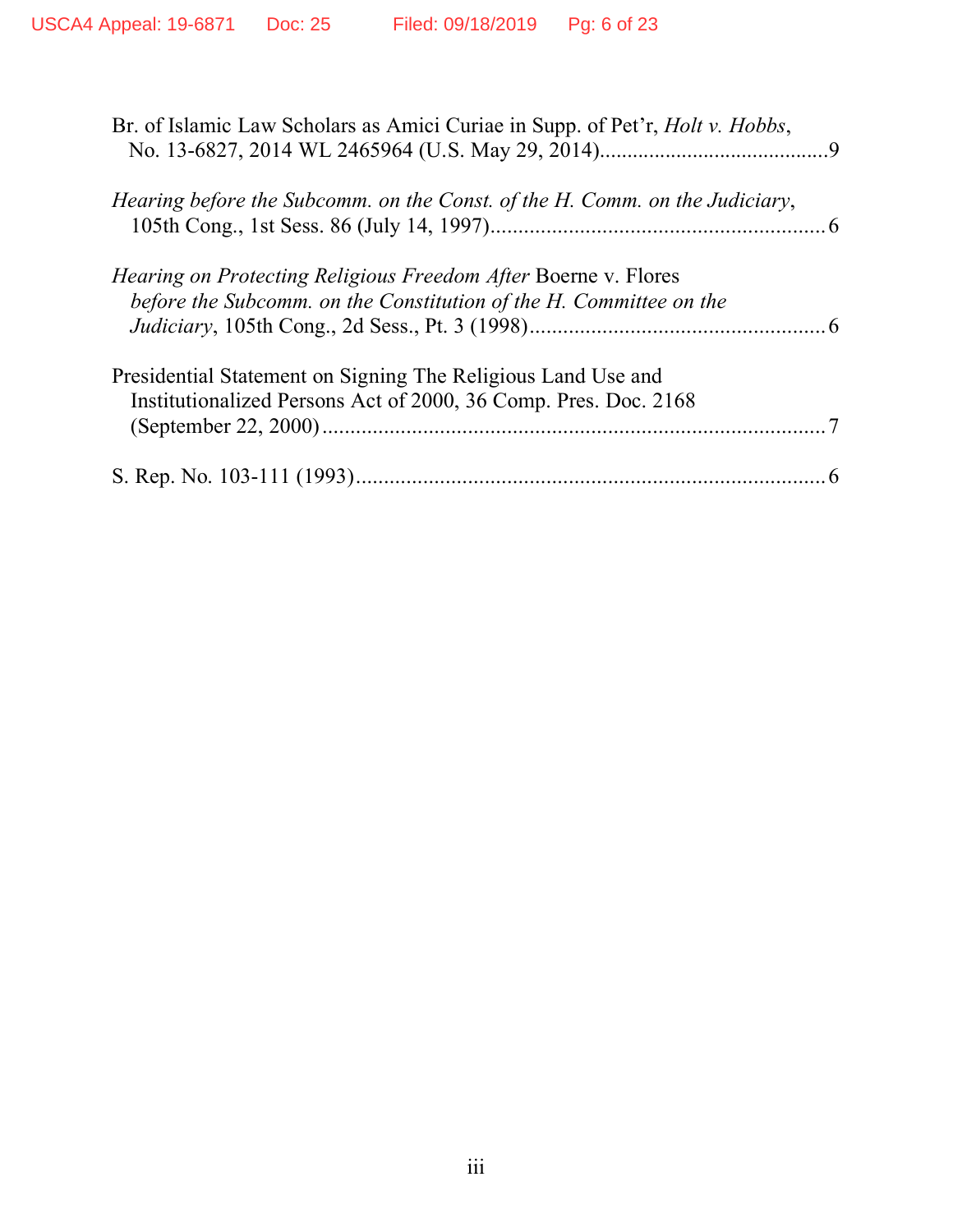### **IDENTITY AND INTERESTS OF** *AMICUS CURIAE*

*Amicus curiae* **Muslim Advocates**, a national legal advocacy and educational organization formed in 2005, works on the frontlines of civil rights to guarantee freedom and justice for Americans of all faiths. The issues at stake in this case relate directly to Muslim Advocates' work fighting religious discrimination against vulnerable communities.

#### **RULE 29(a)(4)(E) STATEMENT**

This Brief was drafted in whole by *amicus curiae* Muslim Advocates; no counsel to any party to the present case contributed to the drafting of this Brief. No party to the present case, nor any counsel to any party to the present case, contributed money to fund the preparation and submission of this Brief. No person, other than *amicus curiae* Muslim Advocates, contributed money intended to fund the preparation and submission of this Brief.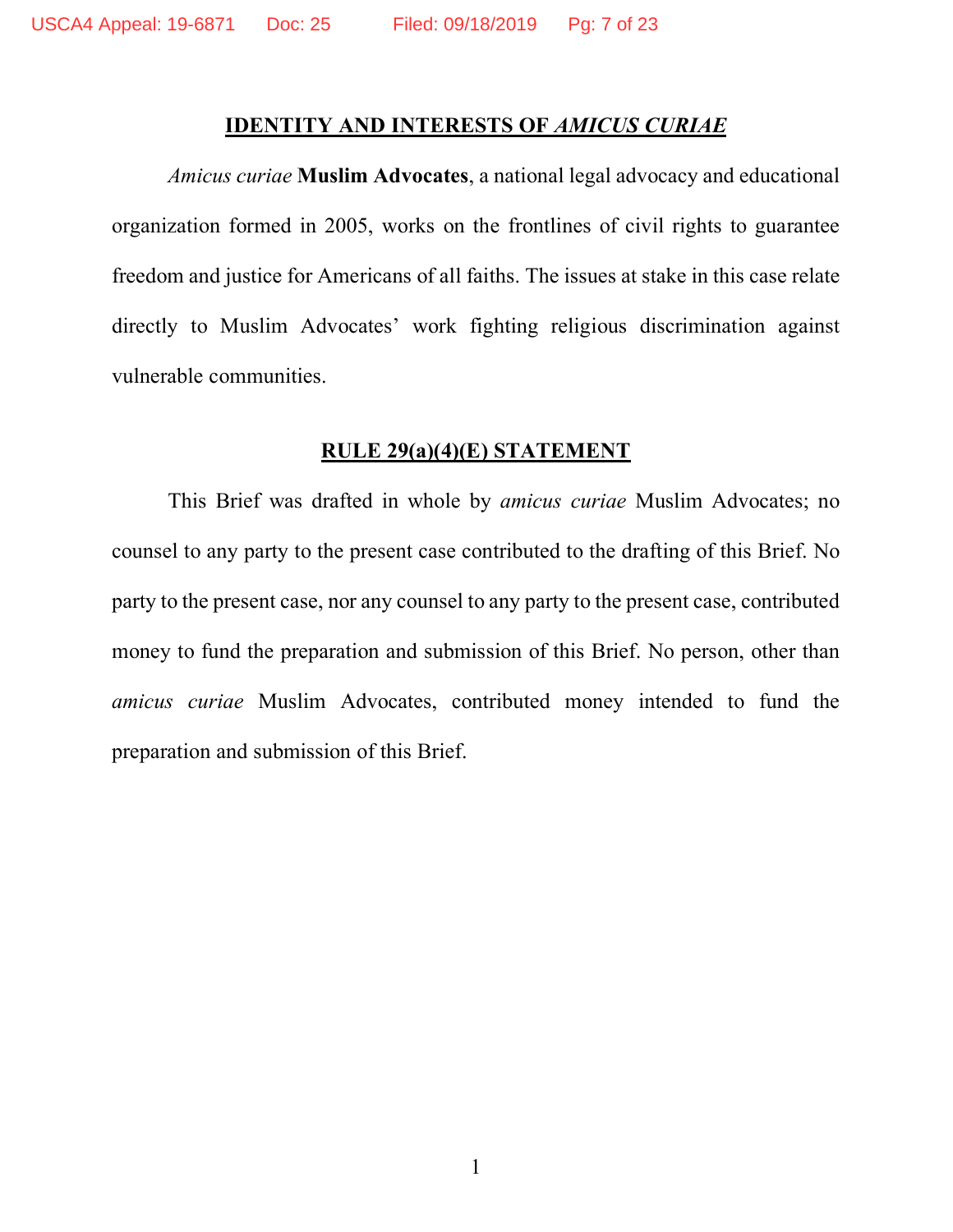#### **INTRODUCTION AND SUMMARY OF ARGUMENT**

Federal law guarantees the right to practice religion without undue interference from the government. Devion Gentry, as for many thousands of Muslims worldwide, is required by his religion to grow a beard. Yet when he entered a Virginia prison, prison officials required him to shave his beard and, when Mr. Gentry resisted, they knocked him to the ground, shackled him, and forcibly shaved him. Prison officials did all this pursuant to a policy so unimportant to prison operations that the prison never applied it to non-religious objectors and has since abandoned it entirely.

Federal law demands that courts and prison officials afford the highest respect to the religious practice of prisoners, permitting only those restrictions absolutely necessary to the functioning of the prison. By granting summary judgment to Defendants in the case below, the district court improperly denied Plaintiff and his religious practice the dignity to which they were entitled under the law.

### **ARGUMENT**

## **I. Federal Law Has Long Recognized the Vitally Important Role Religion Plays in the Lives of Many Americans, Including Prisoners.**

A. Religious liberty is among the most important freedoms guaranteed by the Constitution.

The freedom to practice one's religion is among "the cherished rights of mind and spirit" protected by the Constitution. *Malloy v. Hogan*, 378 U.S. 1, 5 (1964). As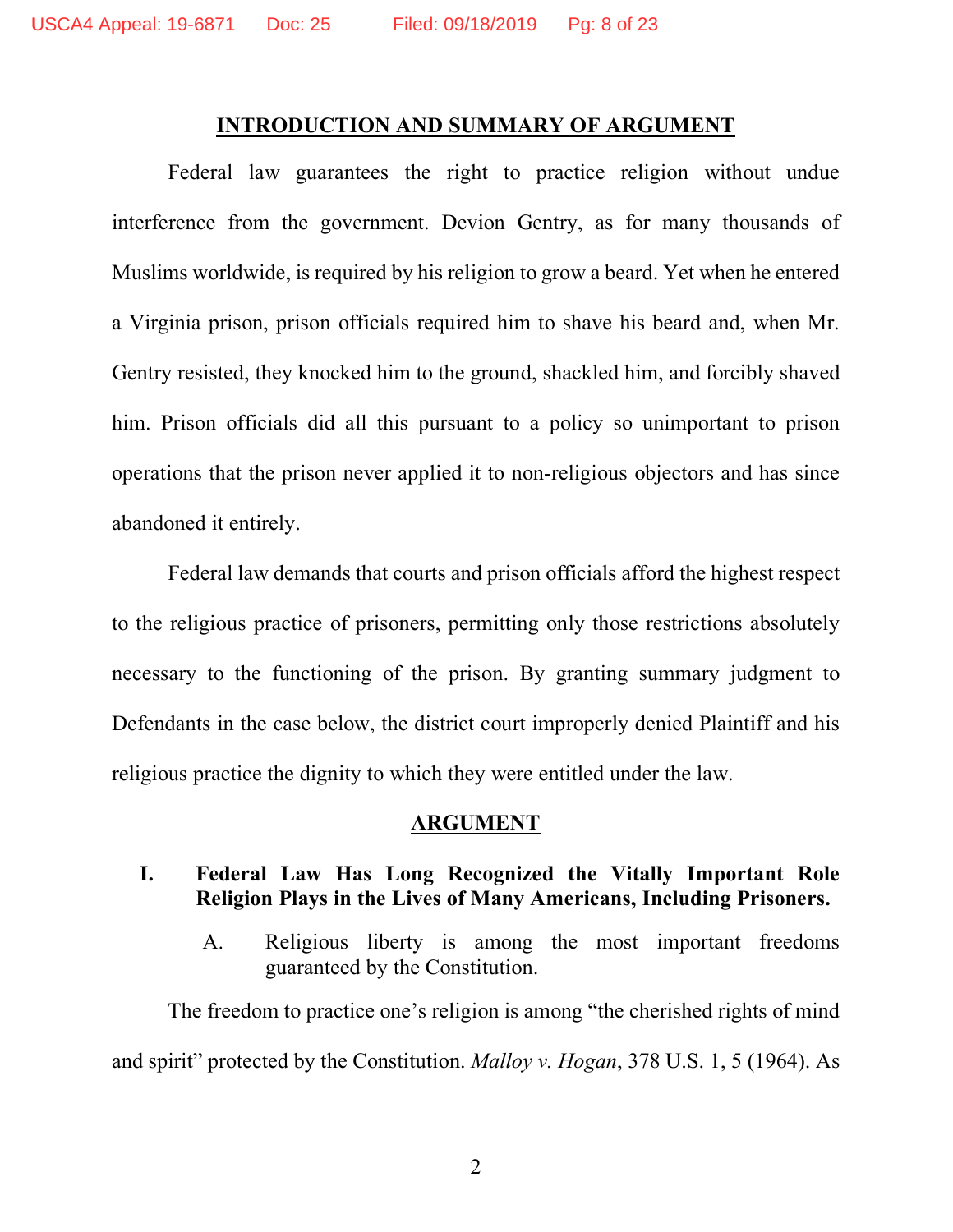Justice Murphy noted, "nothing enjoys a higher estate in our society than the right given by the First and Fourteenth Amendments freely to practice and proclaim one's religious convictions." *Martin v. City of Struthers*, 319 U.S. 141, 149 (1943) (Murphy, J., concurring). For many Americans, "free exercise [of their religious beliefs] is essential in preserving their own dignity and in striving for a selfdefinition shaped by their religious precepts." *Burwell v. Hobby Lobby Stores, Inc.,* 134 S. Ct. 2751, 2785 (2014) (Kennedy, J., concurring). By including protection for the free exercise of religion in the First Amendment to the Constitution, "the people of this nation have ordained in the light of history, that, in spite of the probability of excesses and abuses, these liberties are, in the long view, essential to enlightened opinion and right conduct on the part of the citizens of a democracy." *Cantwell v. Connecticut*, 310 U.S. 296, 310 (1940).

Nor is the Free Exercise Clause the only constitutional protection available for religion. The First Amendment's Free Speech Clause prevents the government from permitting speech in public forums to all viewpoints "except those dealing with the subject matter from a religious viewpoint." *Rosenberger v. Rector & Visitors of Univ. of Va.*, 515 U.S. 819, 831 (1995) (quoting *Lamb's Chapel v. Ctr. Moriches Union Free Sch. Dist.*, 508 U.S. 384, 393-34 (1993)). The First Amendment's right to freedom of association, derived from the Free Assembly Clause, "is a right enjoyed by religious and secular groups alike." *Hosanna-Tabor Evangelical*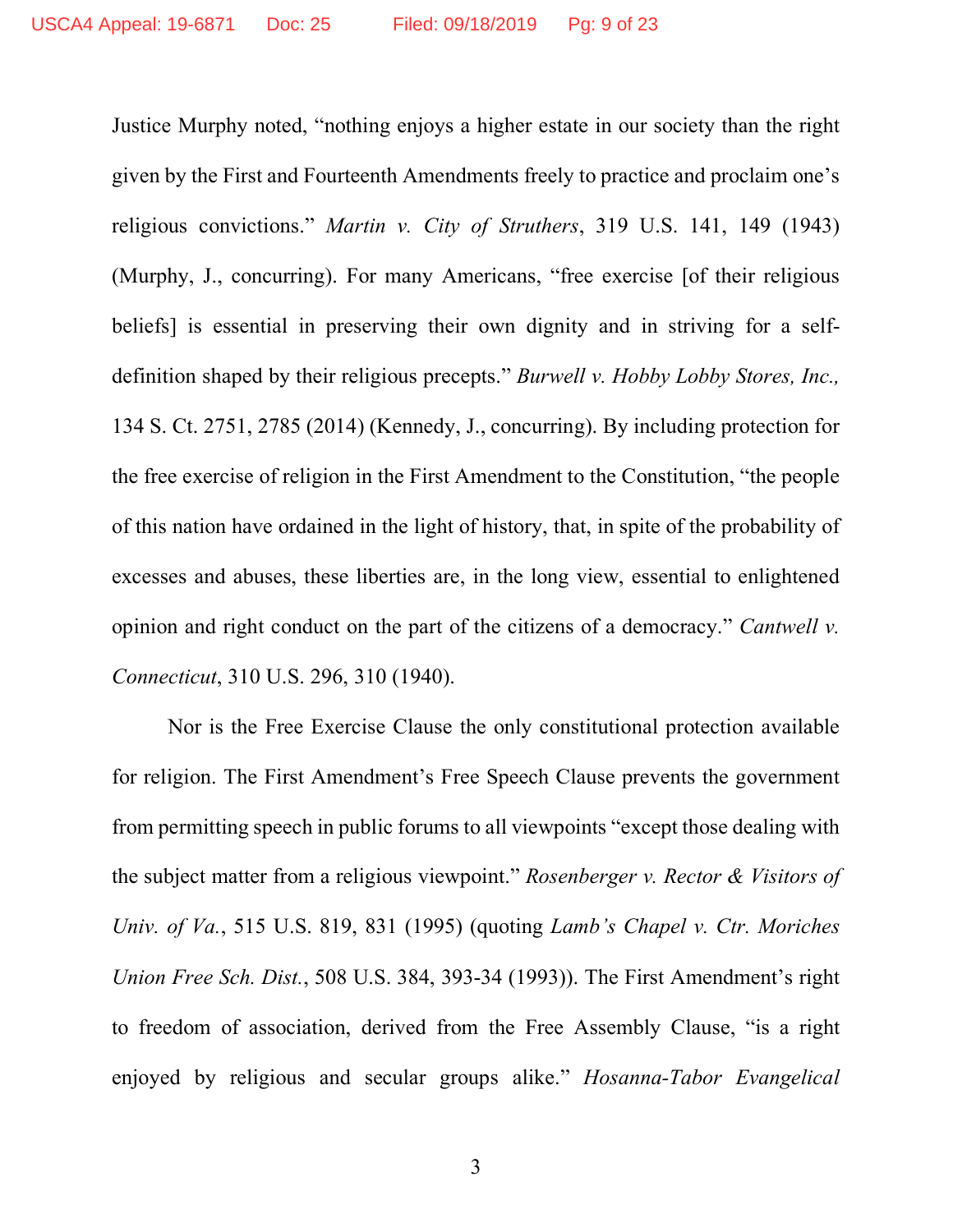*Lutheran Church & Sch. v. E.E.O.C.*, 565 U.S. 171, 189 (2012). And under the Equal Protection Clauses of the Fifth and Fourteenth Amendments, religion is an "inherently suspect distinction" requiring courts to refuse the presumption of regularity that attaches to most government action. *City of New Orleans v. Dukes*, 427 U.S. 297, 303 (1976).

The Constitution's protections for religious liberty extend to those incarcerated in America's prisons as well. "There is no iron curtain drawn between the Constitution and the prisons of this country," *Wolff v. McDonnell*, 418 U.S. 539, 555-56 (1974), and "prisoners do not shed all constitutional rights at the prison gate." *Sandin v. Conner*, 515 U.S. 472, 485 (1995). The Free Exercise Clause, "including its directive that no law shall prohibit the free exercise of religion, extends to the prison environment." *Morrison v. Garraghty*, 239 F.3d 648, 656 (4th Cir. 2001) (citing *O'Lone v. Estate of Shabazz*, 482 U.S. 342, 348  $(1987)$ ).<sup>1</sup> Because of the strong protections of the First Amendment, prison officials may not "demand from inmates the same obeisance in the religious sphere that more rightfully they may require in other aspects of prison life." *Barnett v. Rodgers*, 410 F.2d 995, 1002 (D.C.

 $\overline{a}$ 

<sup>1</sup> *See also Turner v. Safley*, 482 U.S. 78, 84 (1987) ("[F]ederal courts must take cognizance of the valid constitutional claims of prison inmates."); *Cruz v. Beto*, 405 U.S. 319, 322 n.2 (1972) ("[R]easonable opportunities must be afforded to all prisoners to exercise the religious freedom guaranteed by the First and Fourteenth Amendment without fear of penalty.").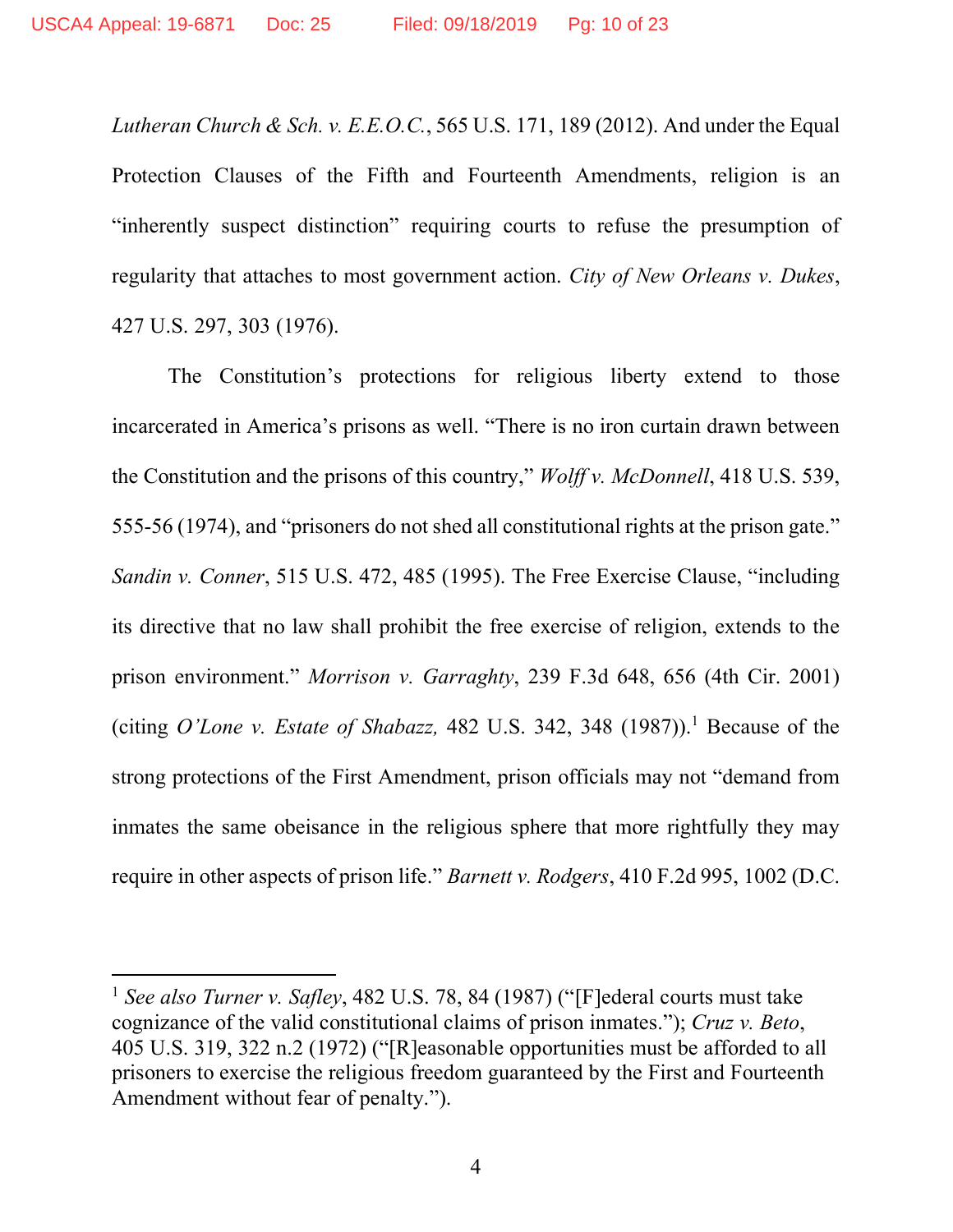Cir. 1969). The Supreme Court has referred to prisons as among those state-run institutions "in which the government exerts a degree of control unparalleled in civilian society and severely disabling to private religious exercise." *Cutter v. Wilkinson*, 544 U.S. 709, 720–21 (2005). But because of the strong protections of the First Amendment, prison officials may not "demand from inmates the same obeisance in the religious sphere that more rightfully they may require in other aspects of prison life." *Barnett v. Rodgers*, 410 F.2d 995, 1002 (D.C. Cir. 1969).

> B. RLUIPA was designed specifically to expand legal protections for the religious liberty of prisoners.

Congress vindicated and expanded this federal commitment to religious freedom when it unanimously passed RLUIPA in 2000.<sup>2</sup> The Act's bipartisan cosponsors noted that "[f]ar more than any other Americans, persons residing in institutions are subject to the authority of one or a few local officials. Institutional residents' right to practice their faith is at the mercy of those running the institution[.]" 146 Cong. Rec. S7774-01, S7775 (2000) (joint statement of RLUIPA co-sponsors Sen. Orrin Hatch and Sen. Edward Kennedy).

RLUIPA's legislative history is replete with discussion of—and evidence for—the compelling need for religious protection among prisoners in state institutions. Some of these "inadequately formulated prison regulations and policies

 $\overline{\phantom{a}}$ 

<sup>2</sup> Pub. L. 106-274, 114 Stat. 803 (2000), *codified at* 42 U.S.C. § 2000cc et seq.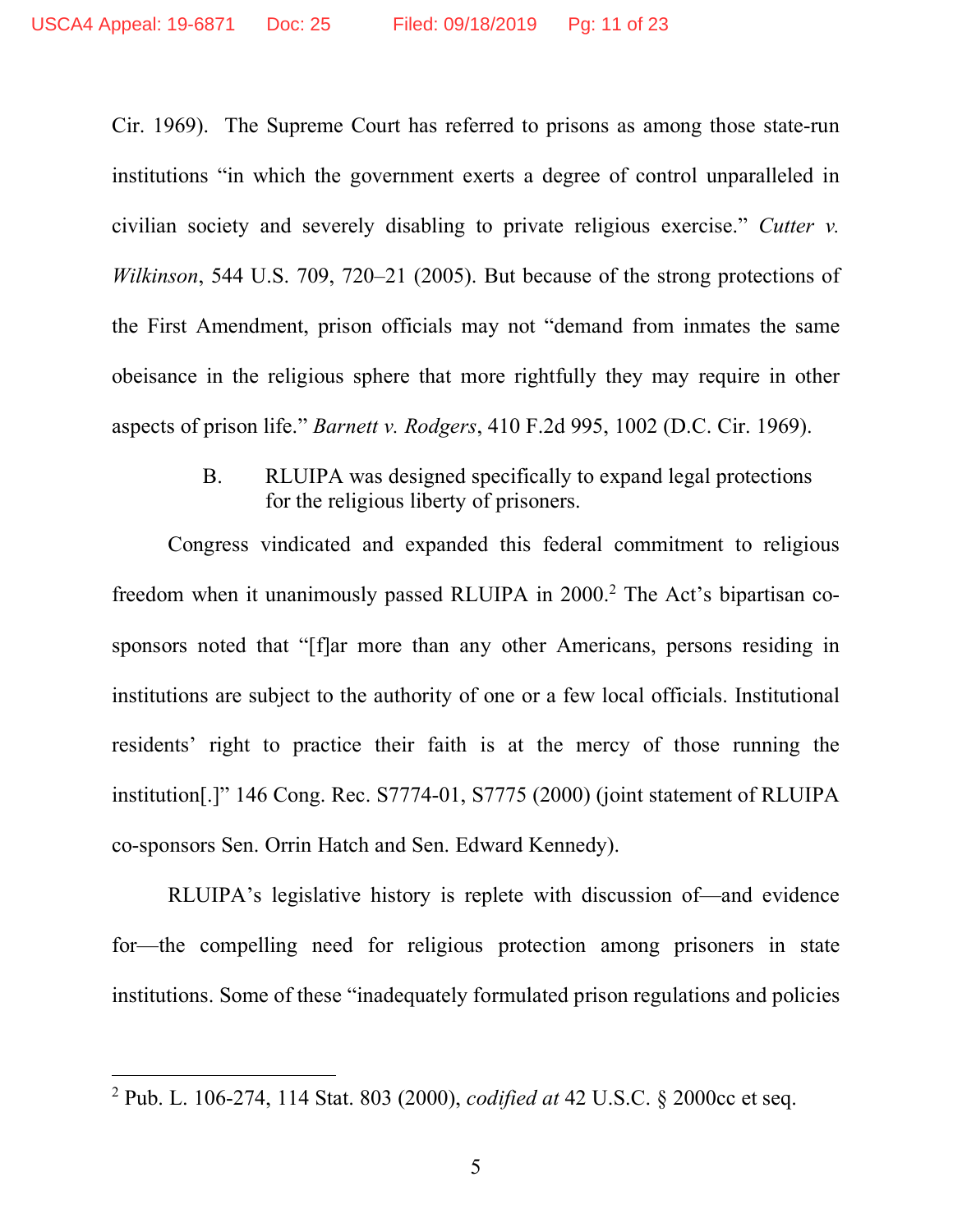grounded on mere speculation, exaggerated fears, or post hoc rationalizations"3 included Michigan prisons prohibiting Chanukah candles,4 Oklahoma prisons restricting the Catholic use of sacramental wine for celebration of Mass,<sup>5</sup> and prison policies banning jewelry that prevented prisoners from wearing a cross or Star of David. $6$ 

In RLUIPA, Congress addressed this threat to religious freedom by requiring that any substantial burden on a prisoner's religious exercise be the "least restrictive means of furthering [a] compelling government interest." 42 U.S.C. § 2000cc-1(a). This standard—also known as "strict scrutiny"—is "the most demanding test known to constitutional law." *City of Boerne v. Flores*, 521 U.S. 507, 534 (1997). By extending the protection of strict scrutiny to state prisoners, Congress clearly indicated an intent to go beyond the more permissive constitutional standard governing prisoner claims under the First Amendment.

 <sup>3</sup> 146 Cong. Rec. S7774-01, S7775 (statement of Sens. Hatch & Kennedy) (quoting S. Rep. No. 103-111, at 10 (1993)).

<sup>4</sup> *Hearing on Protecting Religious Freedom After* Boerne v. Flores *before the Subcomm. on the Constitution of the H. Committee on the Judiciary*, 105th Cong., 2d Sess., Pt. 3, at 41 (1998) (statement of Isaac M. Jaroslawicz).

<sup>5</sup> *See id.*, Pt. 2, at 58-59 (statement of Donald W. Brooks).

<sup>6</sup> z *Hearing before the Subcomm. on the Const. of the H. Comm. on the Judiciary*, 105th Congress, 1st Session 86 (July 14, 1997) (testimony of Prof. Douglas Laycock).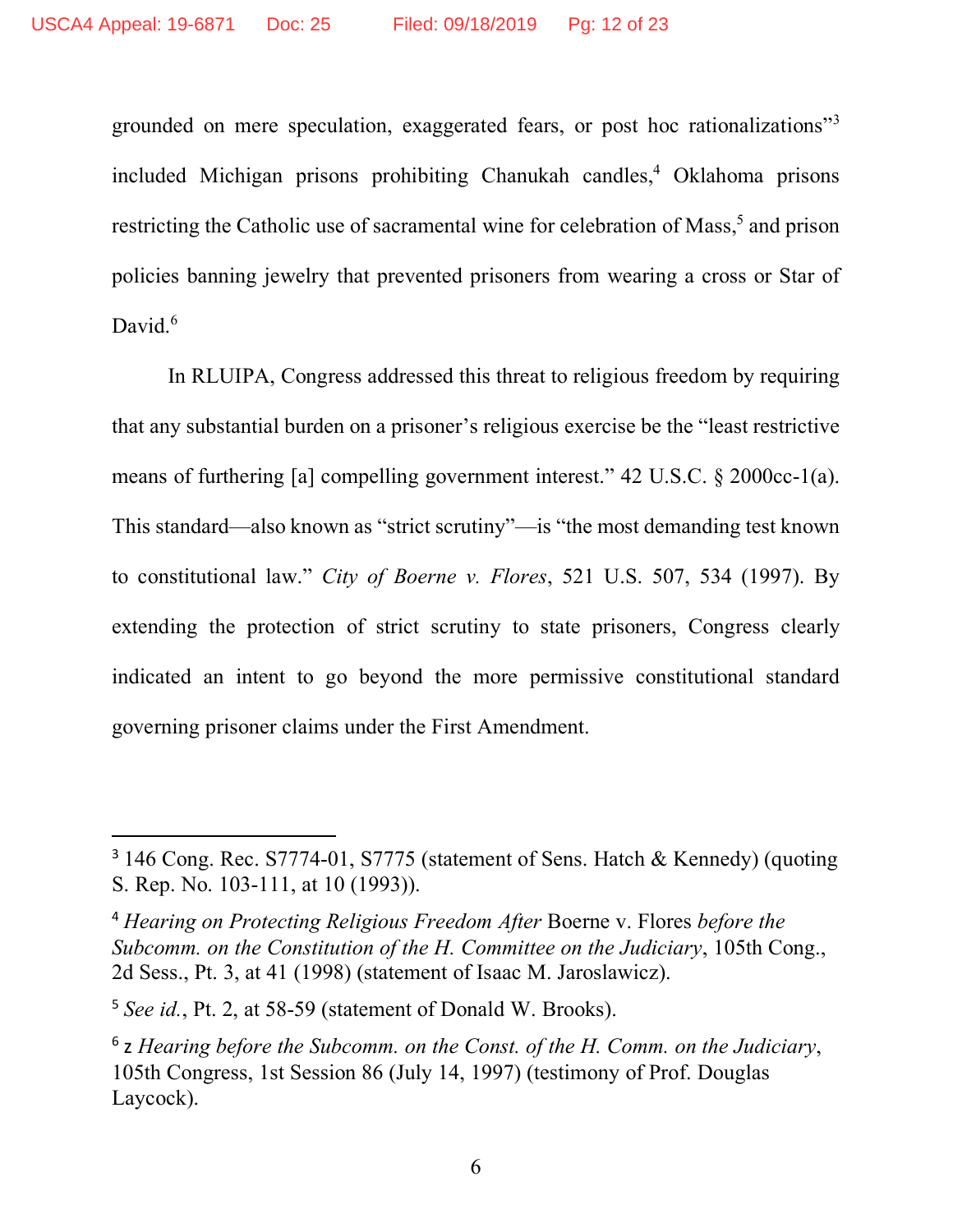All three branches of government have recognized RLUIPA's purpose is to protect the freedom of religion to the greatest extent possible. RLUIPA itself directs that its provisions "shall be construed in favor of a broad protection of religious exercise, to the maximum extent permitted by the terms of this chapter and the Constitution." 42 U.S.C. § 2000cc-3(g). RLUIPA's sponsors noted that the bill was part of a tradition of Congressional action "to protect the civil rights of institutionalized persons." 146 Cong. Rec. S7774-01, S7775 (statement of Sens. Hatch & Kennedy).<sup>7</sup> In signing the Act, President Clinton issued a signing statement saying that "[r]eligious liberty is a constitutional value of the highest order" and that RLUIPA "recognizes the importance the free exercise of religion plays in our democratic society." Presidential Statement on Signing The Religious Land Use and Institutionalized Persons Act of 2000, 36 Comp. Pres. Doc. 2168 (September 22, 2000). A unanimous Supreme Court acknowledged RLUIPA as "the latest of long-

 $\overline{a}$ 

<sup>7</sup> RLUIPA's legislative record reflects that religious accommodation can be not only workable but even helpful to prison officials' rehabilitative goals by decreasing recidivism. *See Issues Relating to Religious Liberty Protection and Focusing on the Constitutionality of a Religious Protection Measure: Hearing Before the S. Comm. on the Judiciary*, 106 Cong. 14 (1999) (statement of Steven T. McFarland) (noting that "[r]eligion changes prisoners, cutting their recidivism rate by two-thirds"); 146 Cong. Rec. S7991-02 (statement of Sen. Strom Thurmond) ("[I]t is clear that religion benefits prisoners. It helps rehabilitate them, making them less likely to commit crime after they are released.").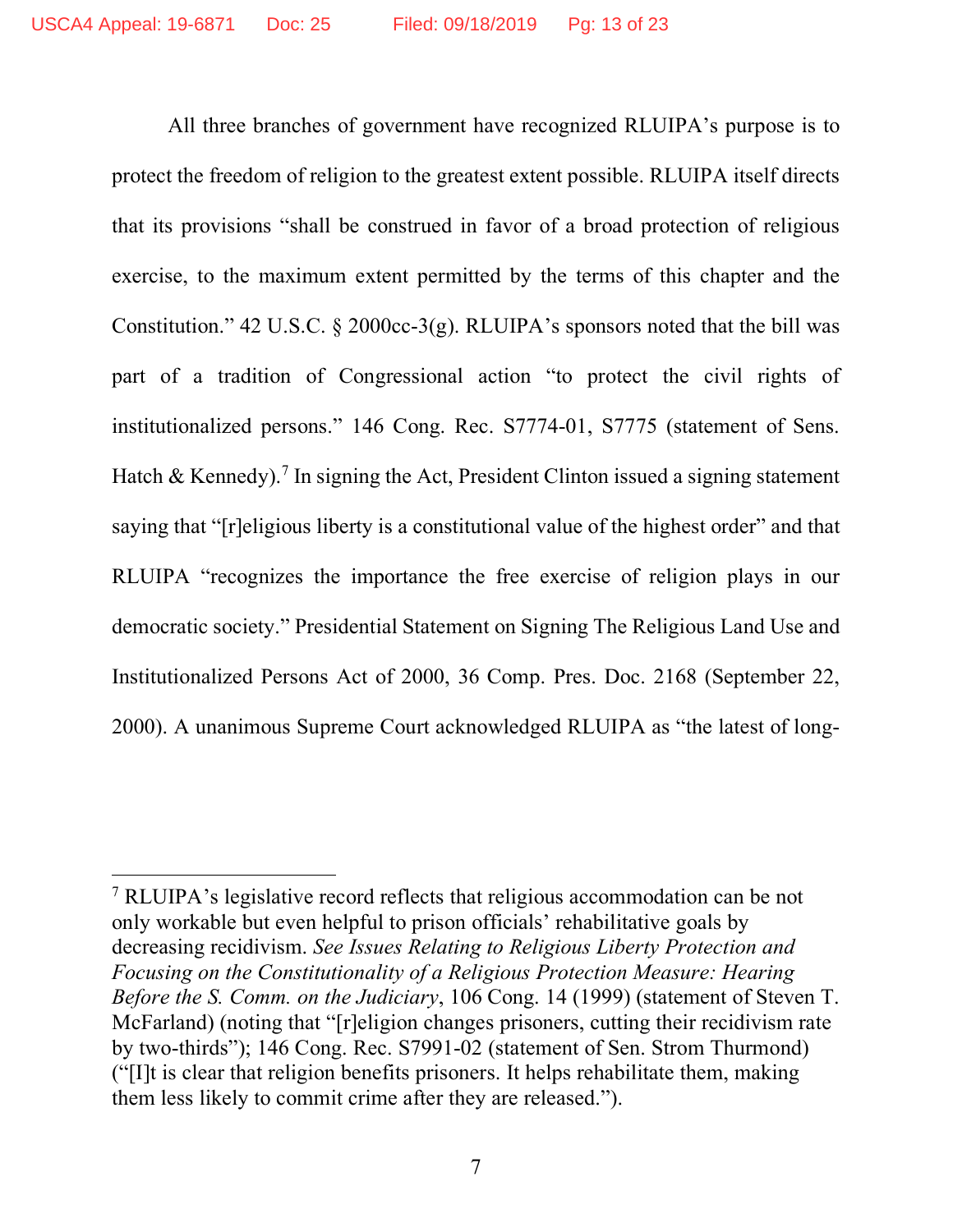running congressional efforts to accord religious exercise heightened protection from government-imposed burdens." *Cutter v. Wilkinson*, 544 U.S. 709, 714 (2005).

Accordingly, federal courts have recognized the deep and searching nature of the inquiry that Congress mandated. *See Holt v. Hobbs*, 135 S. Ct. 853, 864 (2015) (unanimous) (deference to prison officials "does not justify the abdication of the responsibility, conferred by Congress, to apply RLUIPA's rigorous standard."); *Lovelace v. Lee*, 472 F.3d 174, 193 (4th Cir. 2006) ("The Act's laudable goal of providing greater religious liberty for prisoners will be thwarted unless those who run state prisons—wardens and superintendents acting in their official capacities satisfy their statutory duty."). Because of the searching nature of this inquiry, it is error for a court "to assume that prison officials were justified in limiting appellant's free exercise rights simply because [a plaintiff] was in disciplinary confinement." *Young v. Coughlin*, 866 F.2d 567, 570 (2d Cir. 1989) (citing *LaReau v. MacDougall,* 473 F.2d 974, 979 n.9 (2d Cir. 1972)).

## **II. The District Court Failed to Correctly Apply Federal Law by Granting Summary Judgment to Defendants Below.**

This framework of federal law placed a burden on the district court to protect Mr. Gentry's religious expression through the growing of his beard. By granting summary judgment to Defendants, the district court ignored this law and failed to fulfill its duty.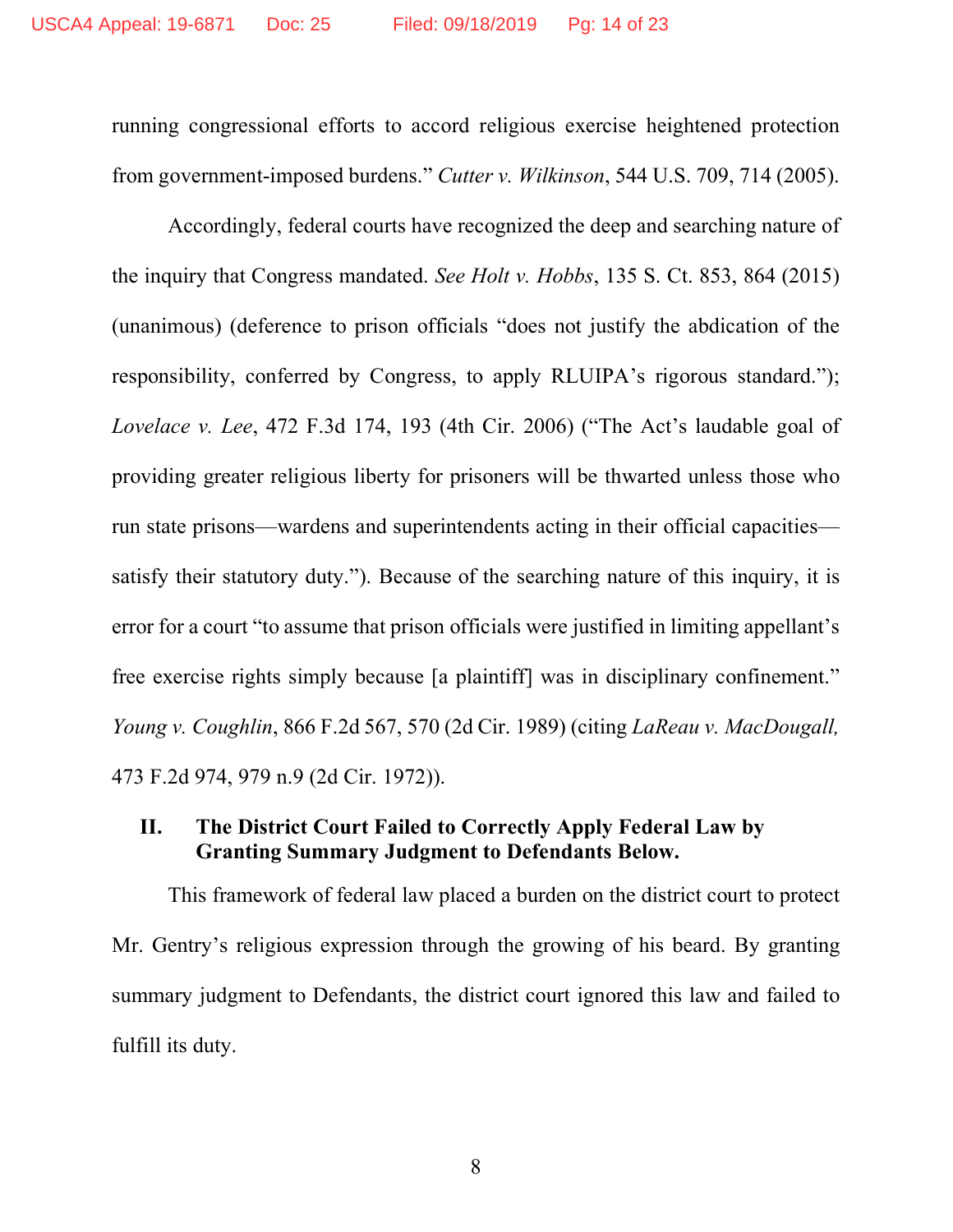A. Mr. Gentry's grooming practices are the kind of religious exercise that federal law seeks to protect.

The prison's forcible shaving of Mr. Gentry's beard offends exactly the kind of sincere religious practice that federal law is designed to protect. Mr. Gentry has introduced uncontested evidence that he is an observant Muslim whose sincere religious beliefs require him to maintain a beard. Mr. Gentry's religious beliefs would be protected by federal law even if his beliefs were idiosyncratically his own, for "it is not within the judicial function and judicial competence to inquire whether the [plaintiff] . . . correctly perceived the commands of [his] faith." *Thomas v. Review Bd. of Ind. Emp't Sec. Div.*, 450 U.S. 707, 716 (1981); *see also Frazee v. Ill. Dep't of Emp't Sec.*, 489 U.S. 829, 834 (1989) ("[T]he Free Exercise Clause does not demand adherence to a tenet or dogma of an established religious sect."). However, his belief is also shared by thousands of other Muslims, and derives directly from teachings of the Prophet Muhammad. *See generally* Br. of Islamic Law Scholars as Amici Curiae in Supp. of Pet'r, *Holt v. Hobbs*, No. 13-6827, 2014 WL 2465964 (U.S. May 29, 2014) (discussing history of religious requirement for men to wear beards in Islam). In fact, this exact practice was before the Supreme Court in *Holt v. Hobbs*, where the Court held that a prison policy "grooming policy [that] requires [plaintiff] to shave his beard" or face discipline "easily satisfied" the standard for a substantial burden on the exercise of religion. 135 S. Ct. at 862. Not only was Mr. Gentry faced with a *choice* between discipline and the practice of his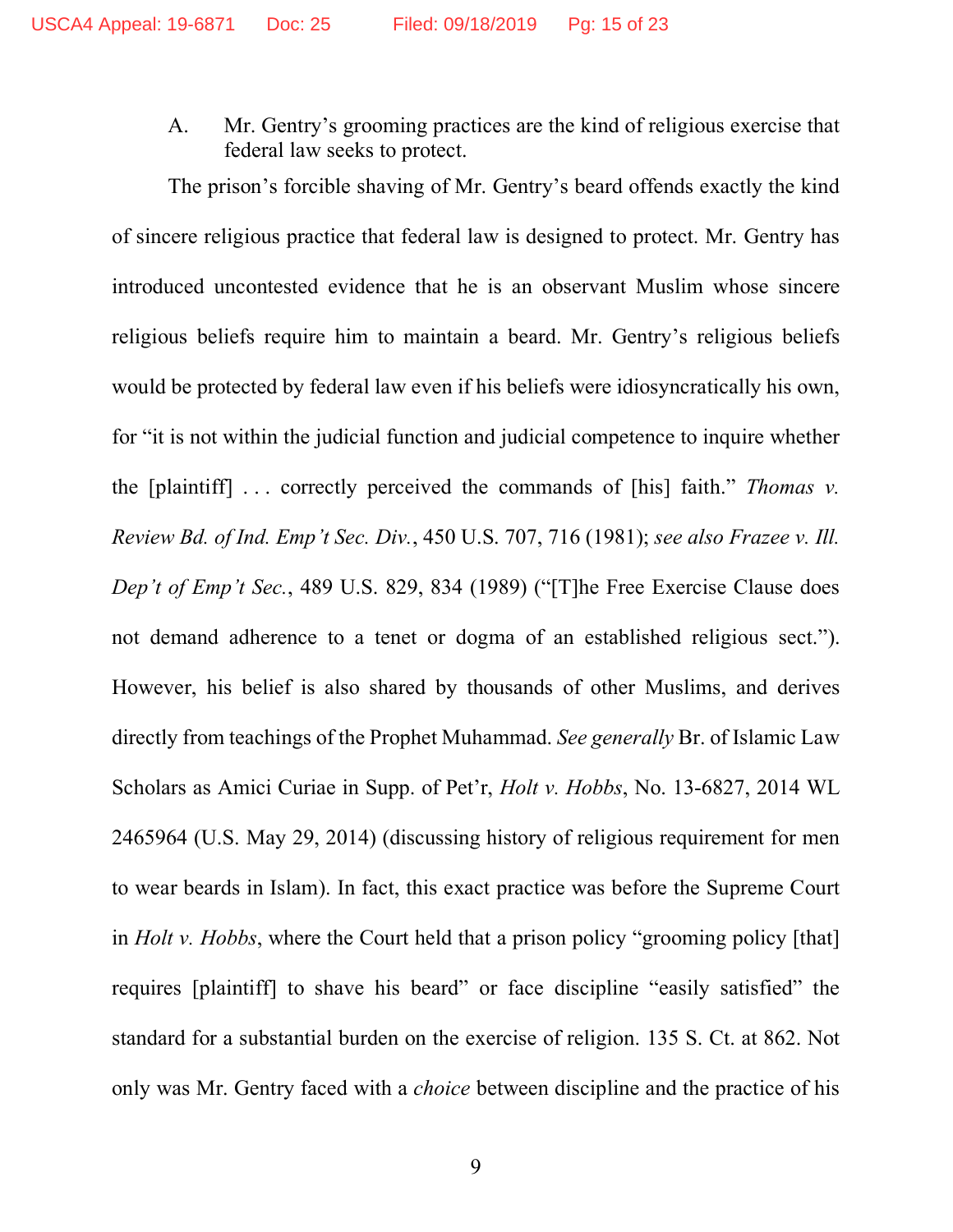religion, he experienced that discipline in brutal form when he was knocked to the ground, shackled, and forcibly shaved. *See* (Opening Brief at 18). For this kind of stark restriction on religious expression, courts must be

B. Federal law requires the reversal of the district court's grant of summary judgment here.

The district court's opinion makes two things clear: first, that Mr. Gentry's beard was forcibly shaved when the prison's asserted interests did not require it; and second, that Mr. Gentry's beard was shaved because he objected on religious grounds, while it would not have been if he had objected on non-religious grounds. Granting summary judgment to Defendants in the face of either of these findings offends the high regard that federal law has for religion.

As noted above, the Constitution's high bar for the protection of prisoners' religious freedom require that prisons undertake even difficult accommodations of prisoners; RLUIPA affirmatively requires that restrictions on religious freedom meet strict scrutiny. Yet the district court's own opinion noted that, since the prison accommodated beards after the intake process and has subsequently stopped forcible shaving altogether, the record "tend[s] to establish that there was an obvious or easy alternative to the use of force to bring plaintiff into compliance." (Dist. Ct. Op. at 5). To ignore an "obvious or easy alternative" to a restriction on a prisoner's religious expression—particularly a restriction that, as here, is enforced with violence against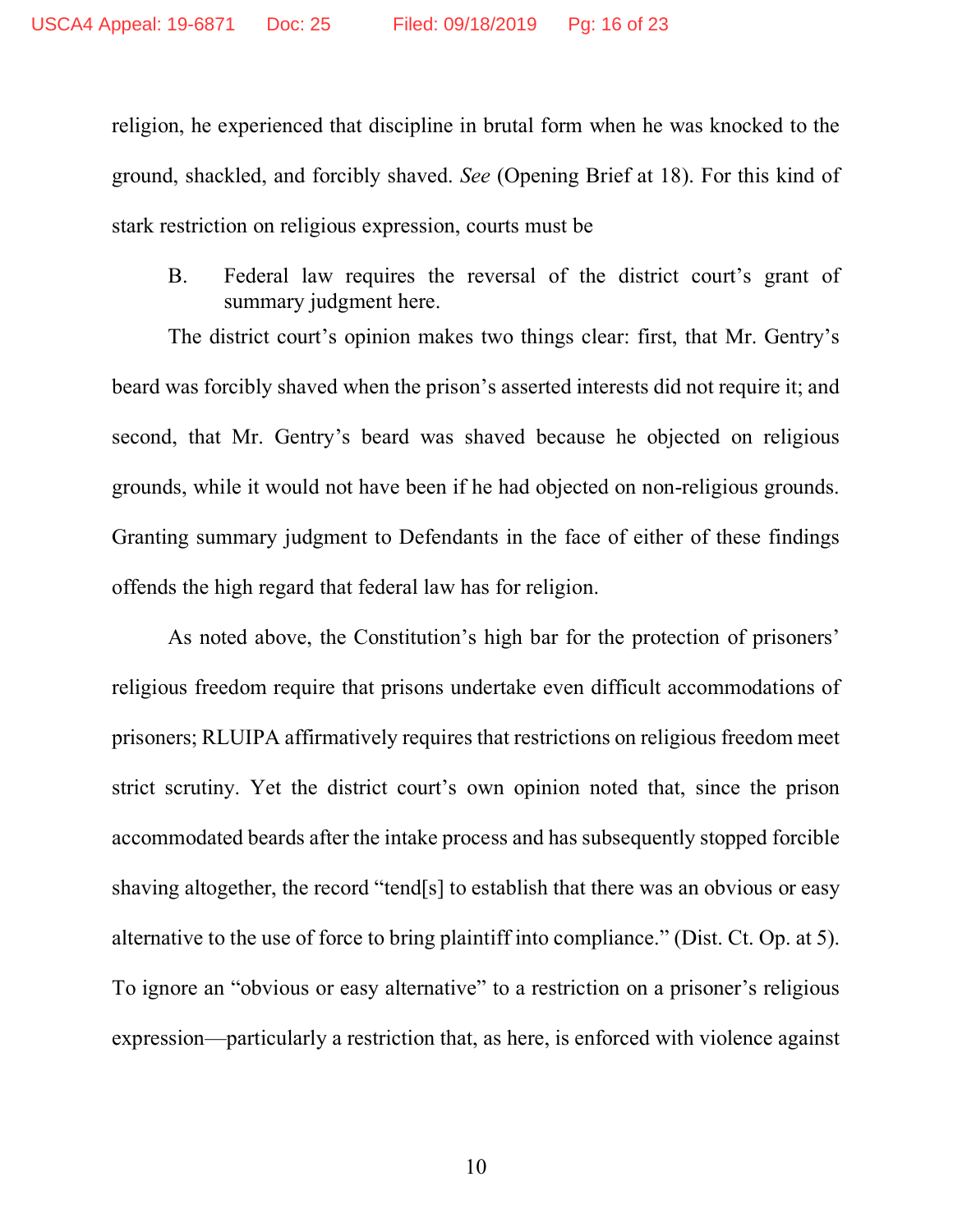a defenseless subject—is a flagrant disregard for the court's sacred duty to protect those rights.

Not only have prison officials failed to show that the policy was justified under federal law, the district court inconceivably ignored Mr. Gentry's evidence of religious discrimination. The district court concedes that "Plaintiff claims that he was treated differently from nonreligious inmates . . . because the only inmates who were forced to cut their hair during the intake process were 'religious people.'" (Dist. Ct. Op. at 8). Yet the court bizarrely drew the conclusion that "Plaintiff has pled himself out of stating a due process claim. By alleging that all other inmates who were similarly situated to him—were treated the same—they were forced to cut their hair—plaintiff has failed to establish a due process claim." (*Id*.)

The district court's conclusion that the Constitution is unconcerned with discrimination against religious adherents is unsupportable under any of Mr. Gentry's legal theories. Federal law is deeply concerned not only with discrimination *among* religions but with discrimination *against* religion. The Supreme Court considered laws restricting all religious practice to be so obviously unconstitutional that it used them as an example in a Takings Clause case, noting that "a regulation *specifically directed to land use* no more acquires immunity by plundering landowners generally than does a law specifically directed at religious practice acquire immunity by prohibiting all religions." *Lucas v. S.C. Coastal Council*, 505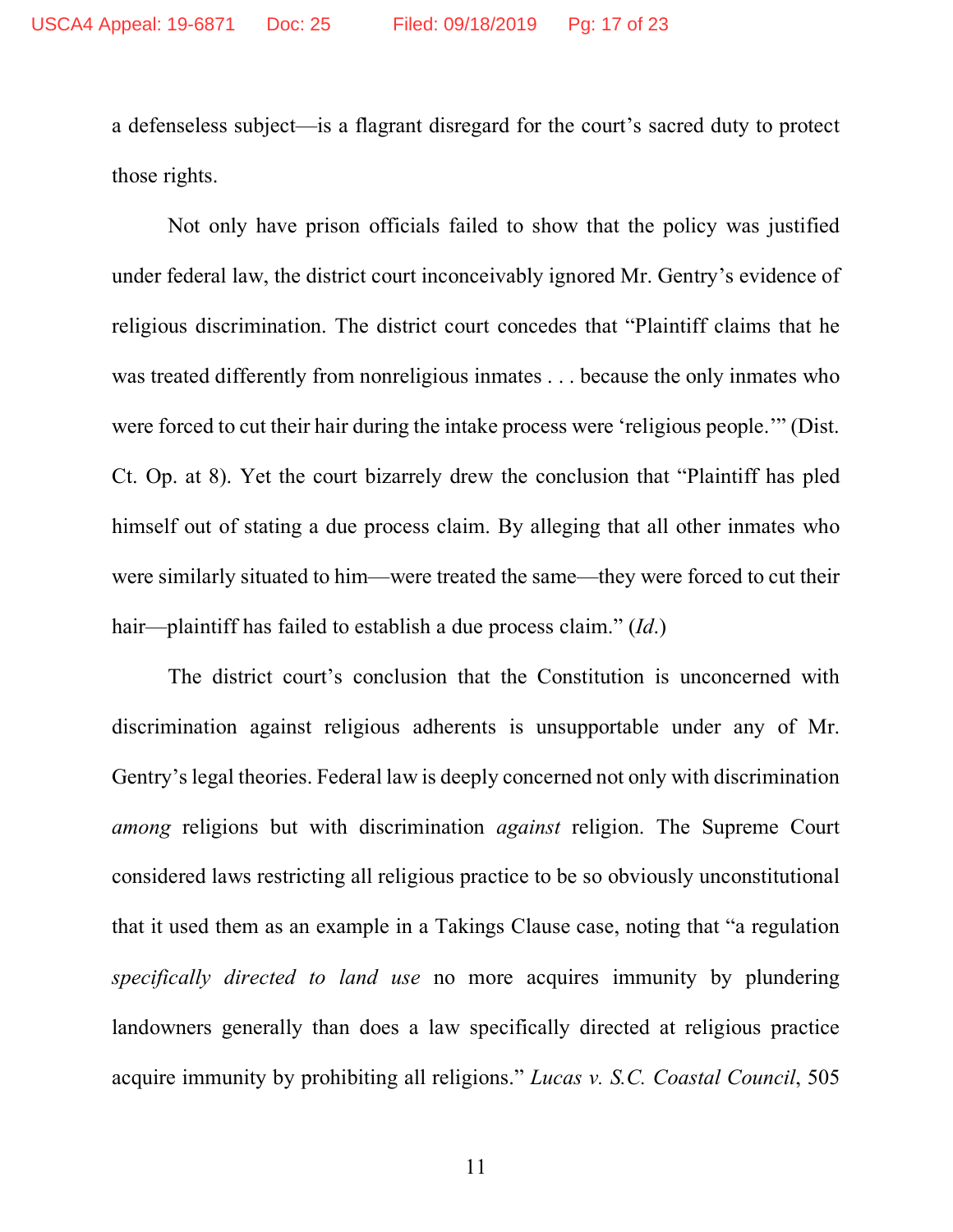U.S. 1003, 1028 n.14 (1992) (emphasis in original). The Supreme Court recently held that a subsidy program could not exclude religious organizations because, under the Free Exercise Clause, "[a] law . . . may not discriminate against 'some *or all* religious beliefs.'" *Trinity Lutheran Church of Columbia, Inc. v. Comer*, 137 S. Ct. 2012, 2021 (2017) (quoting *Lukumi*, 508 U.S. at 532) (emphasis added). Regardless of the legal theory one adopts, it is clear that "the Religion Clauses—the Free Exercise Clause, the Establishment Clause, the Religious Test Clause, Art. VI, cl. 3, and the Equal Protection Clause as applied to religion—all speak with one voice on this point: Absent the most unusual circumstances, one's religion ought not affect one's legal rights or duties or benefits." *Bd. of Educ. of Kiryas Joel Vill. Sch. Dist. v. Grumet,* 512 U.S. 687, 715 (1994) (O'Connor, J., concurring). The district court found no such unusual circumstances here and the record makes clear that none exist. Far from "pleading himself out of court," Mr. Gentry has provided direct evidence of the kind of discrimination that federal law seeks to protect.

The same is true for RLUIPA. In a RLUIPA opinion by then-Judge Gorsuch, the Tenth Circuit reversed a grant of summary judgment to prison officials in a case where they refused to lock down a prison to transport a Native American inmate to a sweat lodge for his religious services, but routinely locked down the prison for secular reasons. 741 F.3d 48 (10th Cir. 2014) (Gorsuch, J.). The reversal hinged in part on the record's inability to answer the question: "why is this religious exemption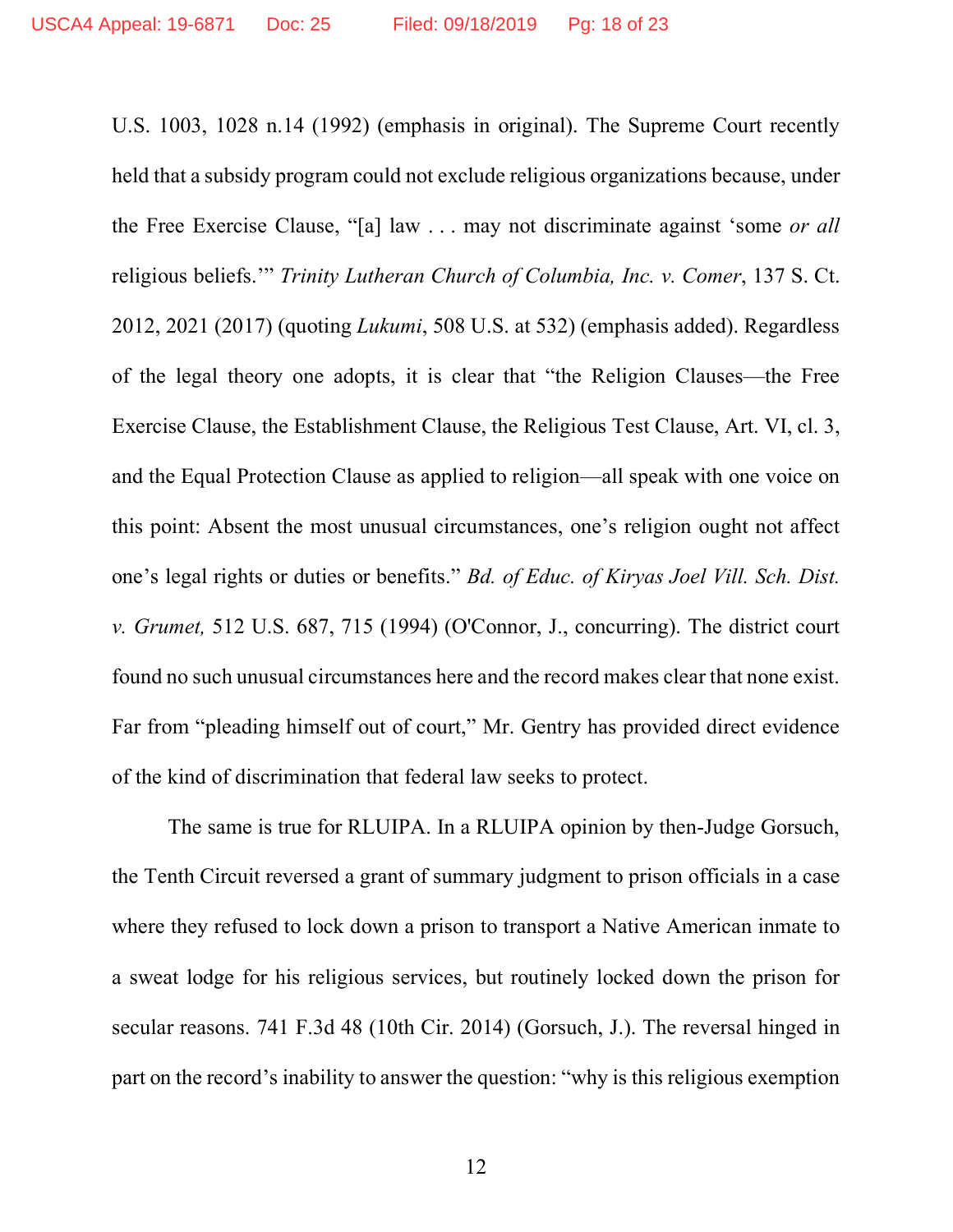offensive to the prison's putatively compelling no-lock-down interest when other secular exemptions are not?" *Id*. at 60. The record here is similarly devoid of evidence supporting a finding that the policy of forcible shaving served any interest, let alone a compelling one—and the record similarly shows that non-religious objectors were granted a secular exemption from the policy. In passing RLUIPA, Congress was concerned with prison officials needlessly restricting the religious practices of prisoners. Granting summary judgment to Defendants here betrays both Congress's clear mandate and the proud tradition of religious freedom on which the United States is built. Accordingly, this Court must act to reverse the district court's grant of summary judgment.

### **CONCLUSION**

For the foregoing reasons, this Court should reverse the district court's grant of summary judgment.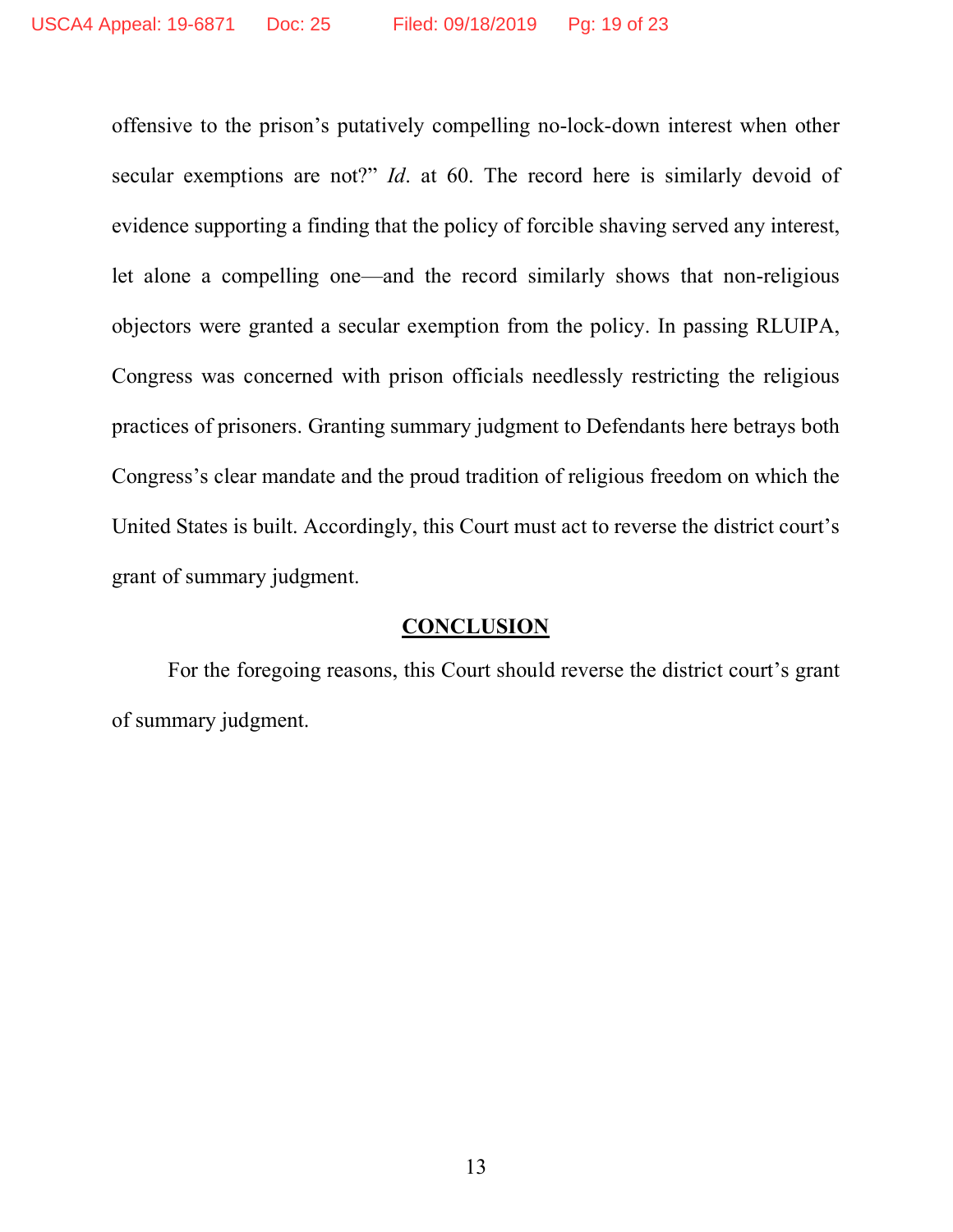Dated: September 18, 2019 Respectfully submitted,

*/s/ Matthew W. Callahan*

Matthew W. Callahan MUSLIM ADVOCATES P.O. Box 34440 Washington, D.C. 20043 Tel: 202-897-2622 Fax: 202-508-1007 matthew@muslimadvocates.org

*Counsel for Amicus Curiae*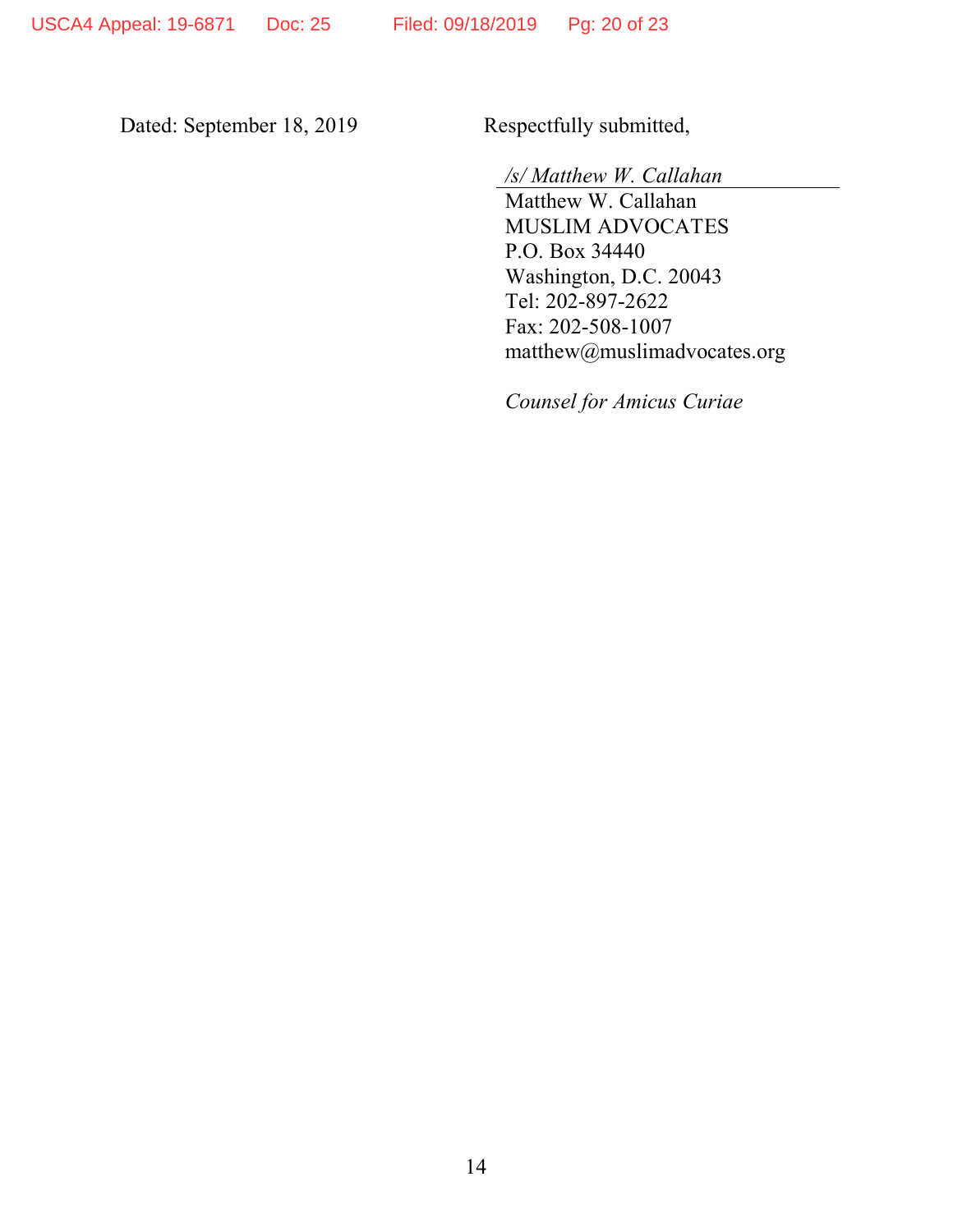#### **UNITED STATES COURT OF APPEALS FOR THE FOURTH CIRCUIT Effective 12/01/2016**

No. 19-6871 Caption: Devion Gentry v. A. David Robinson, et al. No. 19-6871

#### **CERTIFICATE OF COMPLIANCE WITH TYPE-VOLUME LIMIT**

Type-Volume Limit, Typeface Requirements, and Type-Style Requirements

**Type-Volume Limit for Briefs:** Appellant's Opening Brief, Appellee's Response Brief, and Appellant's Response/Reply Brief may not exceed 13,000 words or 1,300 lines. Appellee's Opening/Response Brief may not exceed 15,300 words or 1,500 lines. A Reply or Amicus Brief may not exceed 6,500 words or 650 lines. Amicus Brief in support of an Opening/Response Brief may not exceed 7,650 words. Amicus Brief filed during consideration of petition for rehearing may not exceed 2,600 words. Counsel may rely on the word or line count of the word processing program used to prepare the document. The word-processing program must be set to include headings, footnotes, and quotes in the count. Line count is used only with monospaced type. See Fed. R. App. P. 28.1(e), 29(a)(5), 32(a)(7)(B) & 32(f).

**Type-Volume Limit for Other Documents if Produced Using a Computer:** Petition for permission to appeal and a motion or response thereto may not exceed 5,200 words. Reply to a motion may not exceed 2,600 words. Petition for writ of mandamus or prohibition or other extraordinary writ may not exceed 7,800 words. Petition for rehearing or rehearing en banc may not exceed 3,900 words. Fed. R. App. P.  $5(c)(1)$ ,  $21(d)$ ,  $27(d)(2)$ ,  $35(b)(2)$  &  $40(b)(1)$ .

**Typeface and Type Style Requirements:** A proportionally spaced typeface (such as Times New Roman) must include serifs and must be 14-point or larger. A monospaced typeface (such as Courier New) must be 12-point or larger (at least 10½ characters per inch). Fed. R. App. P. 32(a)(5), 32(a)(6).

This brief or other document complies with type-volume limits because, excluding the parts of the document exempted by Fed. R. App. R. 32(f) (cover page, disclosure statement, table of contents, table of citations, statement regarding oral argument, signature block, certificates of counsel, addendum, attachments):



 $\blacktriangleright$  this brief or other document contains  $\blacktriangleright$  2,823 [*state number of*] words



[ ] this brief uses monospaced type and contains [*state number of*] lines

This brief or other document complies with the typeface and type style requirements because:

this brief or other document has been prepared in a proportionally spaced typeface using [*identify word processing program*] in [*identify font size and type style*]; **or**  $|v|$ Microsoft Word Times New Roman, 14 pt font

[ ] this brief or other document has been prepared in a monospaced typeface using [*identify word processing program*] in [*identify font size and type style*].

(s) s/ Matthew W. Callahan

Party Name amicus Muslim Advocates

Dated: 9/18/2019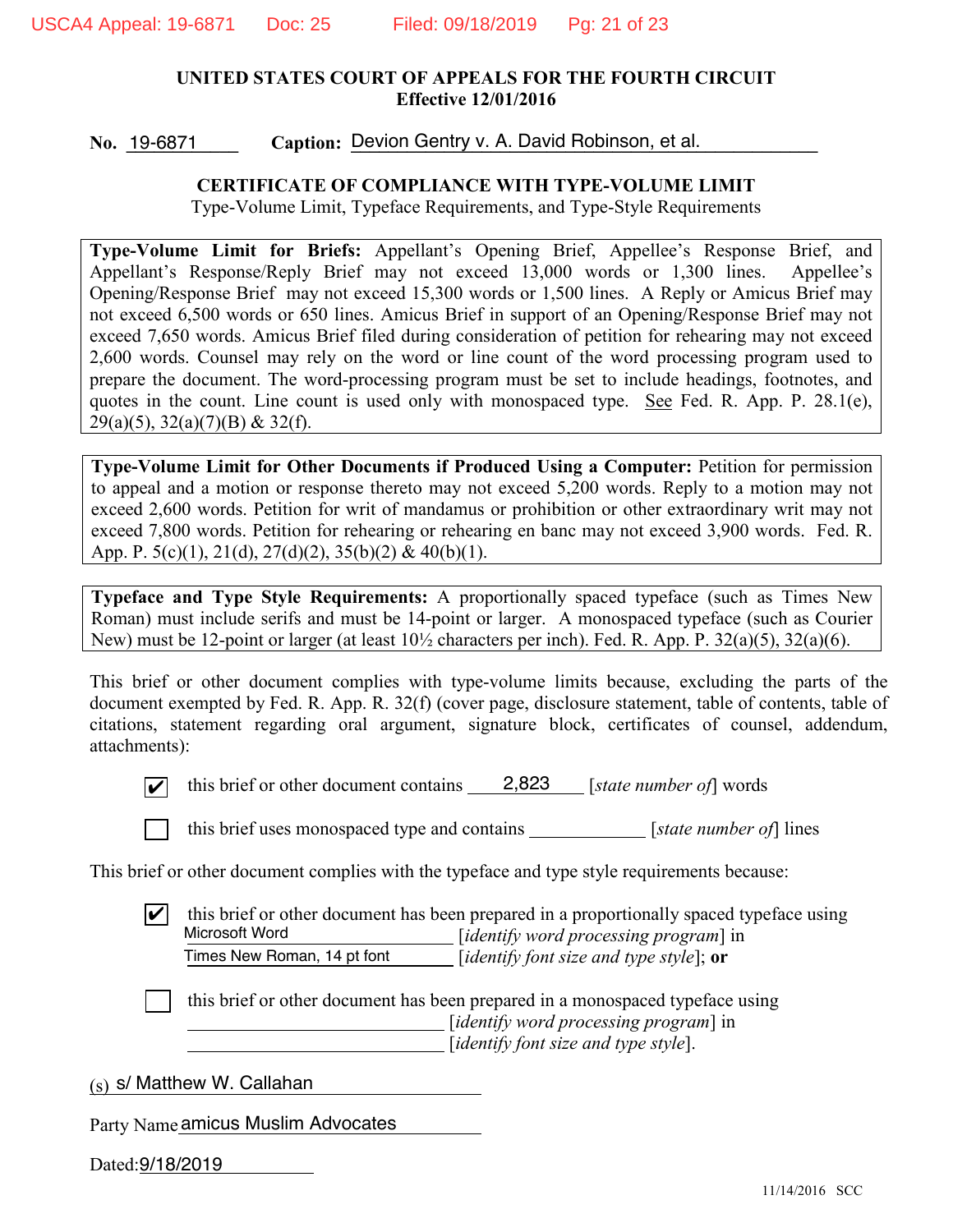### **CERTIFICATE OF SERVICE**

I hereby certify that on this 18th day of September 2019, a true and correct copy of the foregoing **BRIEF OF AMICUS CURIAE MUSLIM ADVOCATES IN SUPPORT OF PLAINTIFF-APPELLANT AND FOR REVERSAL OF THE DISTRICT COURT** was electronically filed with the Clerk of Court using the Court's CM/ECF system, which will send notification to all counsel of record that this document has been filed and is available for viewing and downloading.

> */s/ Matthew W. Callahan* Matthew W. Callahan MUSLIM ADVOCATES P.O. Box 34440 Washington, D.C. 20043 Tel: 202-897-2622 Fax: 202-508-1007 matthew@muslimadvocates.org

*Counsel for Amicus Curiae*